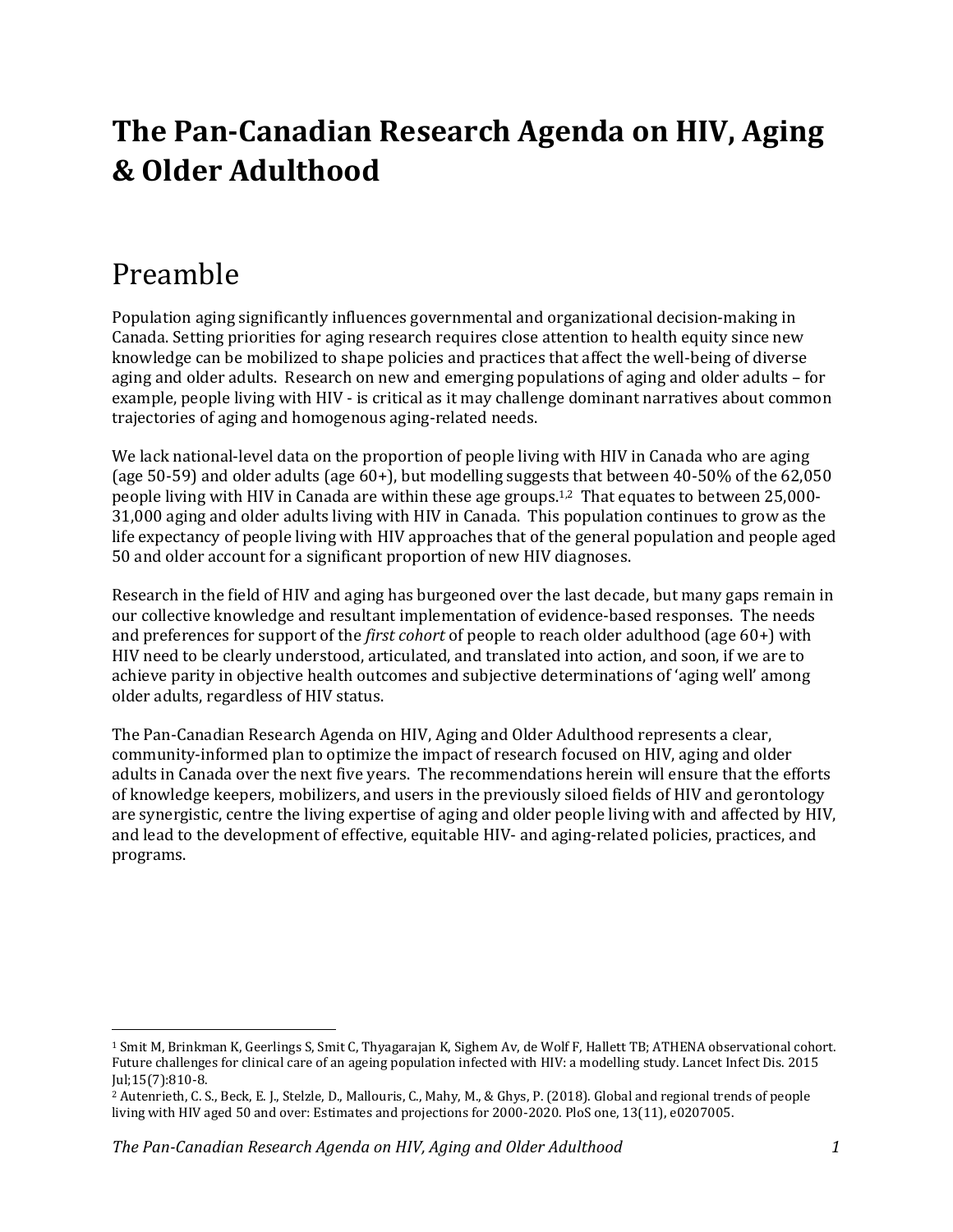### Sources of Evidence

The recommendations in The Pan-Canadian Research Agenda on HIV, Aging and Older Adulthood are supported by evidence collected through:

- Think Tank discussions held with 51 HIV and aging research stakeholders (aging and older adults living with HIV, community-based researchers, social science and programmatic researchers, researchers studying aging in related populations, clinical researchers) in March 2021
- The *Environmental Scan of In-Process Research Activities on Health, HIV and <i>Aging* conducted in June-September 2021
- Consultations with members of the National Coordinating Committee on HIV and Aging's Research Working Group (NCC)

### Interested Parties

The Pan-Canadian Research Agenda on HIV, Aging and Older Adulthood is a tool to guide decisionmaking by four interested parties:

- 1) Research Funders and Grant Review Committees
- 2) Principal Investigators and Research Team Members
- 3) Policy Makers and Policy Change Advocates
- 4) Institutions, Residential Care Settings and Community-Based Organizations

The recommendations are relevant to stakeholders engaged in most types of HIV- and aging-related research and evidence production, including epidemiological studies, community-based research projects, biomedical and clinical trials, implementation science initiatives and program evaluation. There are two notable exceptions. The NCC does not have the expertise to make recommendations regarding priorities for basic science research and drug development.

The Pan-Canadian Research Agenda on HIV, Aging and Older Adulthood includes recommendations organized around five themes:



Phase & Phrase

What's Working



Diverse Viewpoints

Making Connections for Change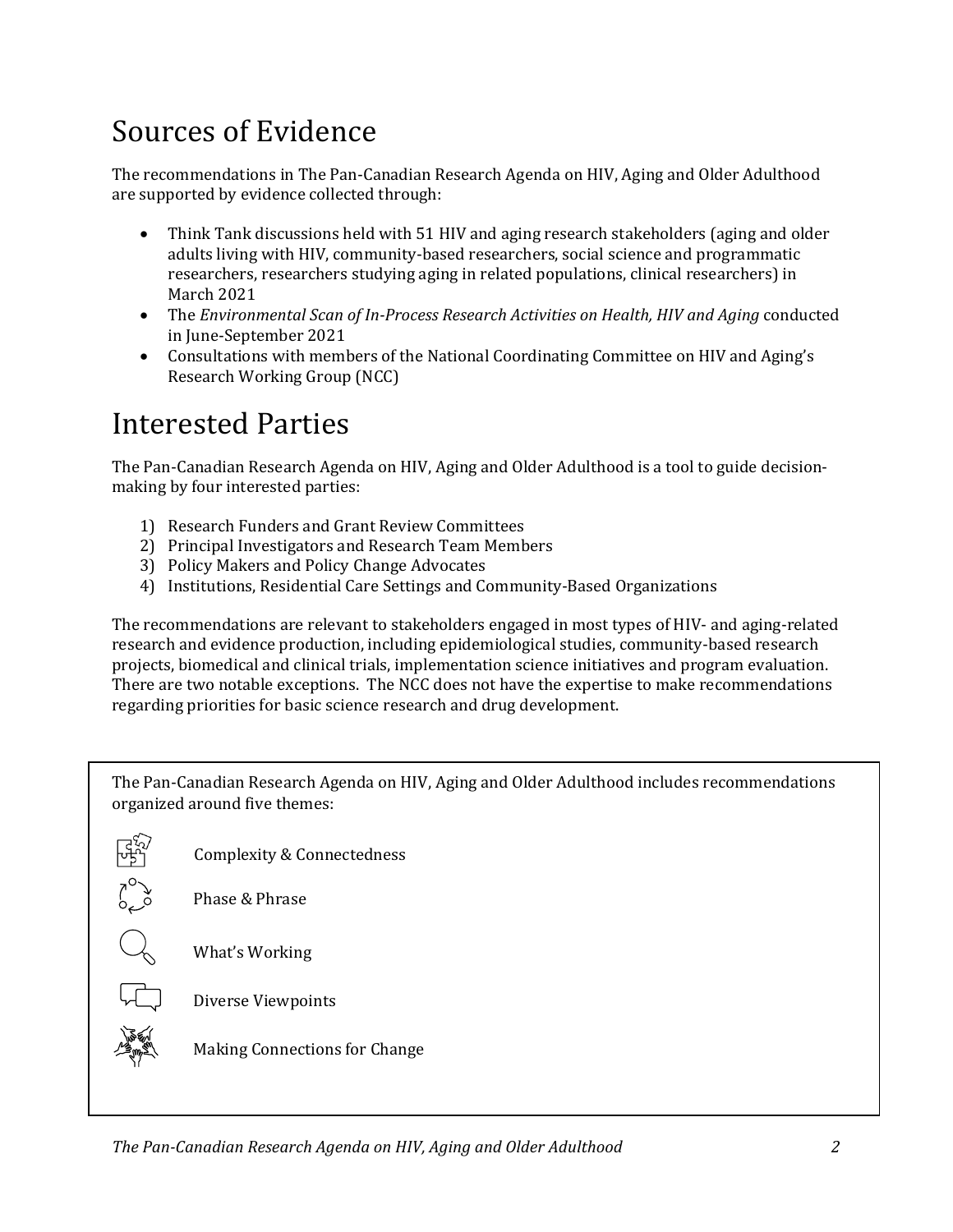### Complexity & Connectedneess  $\mathbb{F}_1^{\mathbb{S}_2}$

Aging and older people living with HIV are *whole* persons living within communities and society. According to the 2021 *Environmental Scan of In-Process Research Activities in Canada Related to Health, HIV and Aging*, almost half of the research currently being done on HIV and aging in Canada focuses on physical health, including a significant proportion that examines age-related comorbidities. There is a heavy bias towards biomedical research, both in terms of financial investment and total number of studies. An assessment of the comprehensive physical, social, emotional, sexual, cognitive and resource needs of aging and older adults living with HIV in Canada has not been conducted to-date. A lot of uncertainty exists among people living with HIV, their clinicians and service providers regarding the long-term impact of combined antiretroviral therapy, access to non-judgmental aging-related care and support, and the availability of informal carers.

#### Recommendations:

- 1.1 Broaden the scope of inquiry beyond physical health and illness to include the mental/emotional well-being of people getting older with HIV (e.g., trauma, loss, survivors' guilt, loneliness) and the social context of aging with HIV (e.g., intimacy, caregiving relationships, intersecting forms of stigma, social isolation).
- 1.2 Investigate attitudes and beliefs among care providers and society at large that perpetuate HIV-stigma, ageism and intersecting forms of stigma and discrimination, negatively affecting the well-being of aging and older people living with HIV.
- 1.3 Measure and describe the impact of social and structural determinants on the health of aging and older adults living with HIV (e.g., housing, income, benefits, food security, employment, etc.).
- 1.4 Conduct formal program evaluations to assess the impact, accessibility, and acceptability of existing aging-focused programming to people living with HIV.
- 1.5 Prioritize research on the impact of disability on aging and older adults living with HIV and potential rehabilitative strategies. Community members are calling for research on:
	- Pain management
	- Cognitive impairment
	- Fatigue
	- Sensory changes (e.g., vision, hearing)
	- Sexuality
- 1.6 Track the short- and long-term effects of antiretroviral therapy (ART) and the impact of polypharmacy on aging and older adults living with HIV.
- 1.7 Seek out aging and older adults living with HIV who have lived in, or currently live in, residential and institutional care (e.g., hospitals, hospice/palliative care, long-term care, supportive housing) to ask how HIV-related stigma and its intersection with other forms of stigma, impact the care they receive and how current staff and volunteer training could be improved.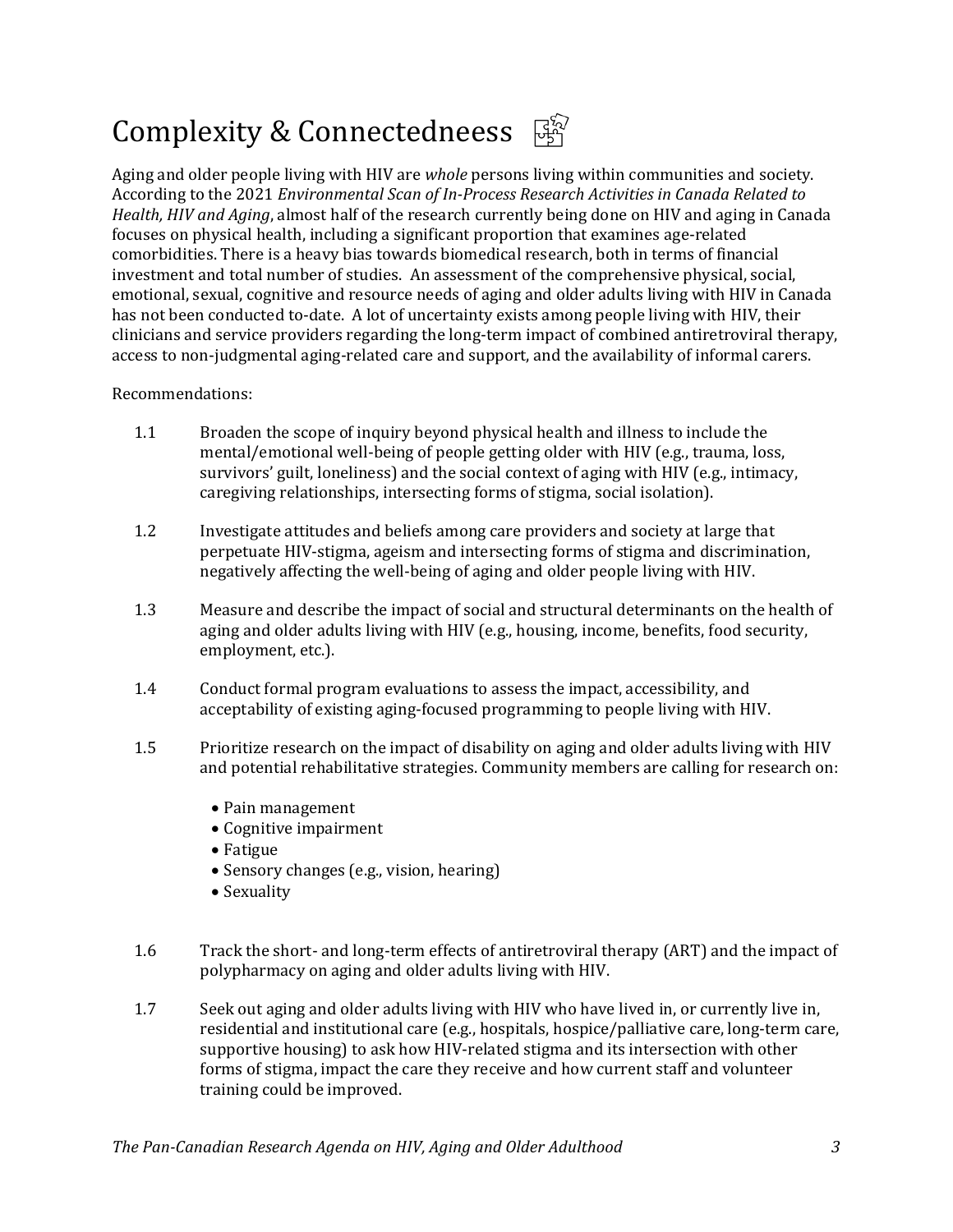- 1.8 Characterize models of care and institutional policies that support aging and older adults, including people living with HIV, to maintain their identity, community, and autonomy in these settings to reduce uncertainty and anxiety, especially for communities who face intersecting forms of stigma (e.g., HIV-related stigma, homophobia, transphobia, racism, etc.).
- 1.9 Assess the comprehensive service and support needs of older adults living with HIV. Analyses should consider differences in access to services and care among subpopulations of older adults living with HIV (e.g., women, diverse ethno-cultural communities, urban and rural dwellers, etc.).
- 1.10 Prioritize exploratory qualitative research on aging with HIV, particularly to address current gaps in research on the experiences of communities affected by intersecting forms of stigma and use qualitative data to help make sense of quantitative data being amassed.
- 1.11 Optimize the use of existing data to reduce the burden of research participation on aging and older adults living with HIV. Health administrative data can be used to quantify and describe service use across care delivery settings, and chart reviews can be used to assess multiple health domains.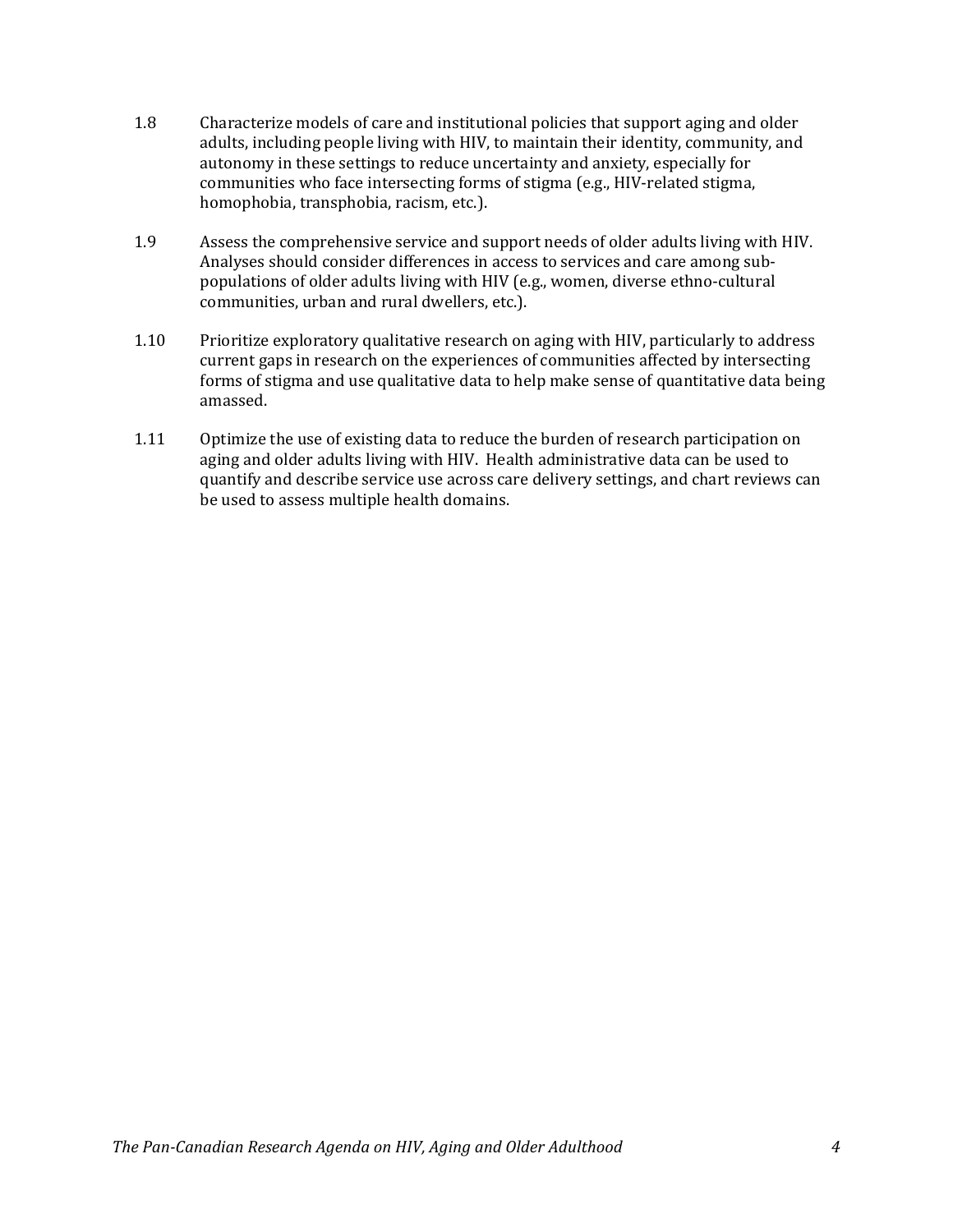### Phase & Phrase  $\int_{a}^{b}$

All people living with HIV in Canada are *getting older*, some are *aging* (age 50-59), and some are already *older adults* (age 60+) but too often research funding calls and proposals use these *phrases* interchangeably, effectively erasing important distinctions between age cohorts. People of different chronological ages may have distinct care needs, access to resources, and lived experiences. *Phase* of life also requires consideration in research on HIV, aging and older adulthood as many of the factors that shape a person's wellbeing – social roles, sources of income, a sense of purpose – change across the life course, and not necessarily in concert with chronological age. Finally, the *age* of a person's HIV – in other words, the length of time they have lived with HIV and the historical context in which they were diagnosed – is a separate, but often overlapping determinant of health. In HIV-focused research, clear distinctions must be made between aging, older adulthood, and longterm survivorship. Moreover, it is important to define the chosen terms as concepts such as aging have historically been used differently in the HIV community than in gerontology or policymaking.

- 2.1 Engage participants of diverse chronological ages and different life stages (e.g., pre- and post-retirement; before and after eligibility for Old Age Security) in HIV and aging research.
- 2.2 Pursue longitudinal research that follows people living with HIV from the time of diagnosis, through older age, until end-of-life.
- 2.3 Re-examine the late life and end-of-life experiences and care needs of aging and older adults living with HIV (e.g., perspectives on medical assistance in dying, access to/use of hospice and palliative care, etc.) in the era of effective ART.
- 2.4 Differentiate between projects that address the needs and experiences of three populations with distinct, but often overlapping, needs in funding calls and research proposals:
	- "older adults living with HIV"<sup>3</sup>
	- "people living long-term with HIV" and
	- "people aging with HIV".
- 2.5 Employ implementation science to design effective models of care and programming that address the needs of the oldest people living with HIV in Canada who may already need services and supports for seniors.
- 2.6 Study how ageism, along with other relevant, intersecting systems of oppression, impact the lives of aging and older people living with HIV.

<sup>&</sup>lt;sup>3</sup> "Older persons" are defined by the United Nations as people age 60 years or older. See United Nations Development Program. (2017). Ageing, Older Persons and the 2030 Agenda for Sustainable Development. Accessible from: [https://www.un.org/development/desa/dspd/wp-content/uploads/sites/22/2017/08/Ageing-](https://www.un.org/development/desa/dspd/wp-content/uploads/sites/22/2017/08/Ageing-Older-Persons-and-2030-Agenda_Issues-Brief-low-resolution-.pdf)[Older-Persons-and-2030-Agenda\\_Issues-Brief-low-resolution-.pdf](https://www.un.org/development/desa/dspd/wp-content/uploads/sites/22/2017/08/Ageing-Older-Persons-and-2030-Agenda_Issues-Brief-low-resolution-.pdf)

*The Pan-Canadian Research Agenda on HIV, Aging and Older Adulthood 5*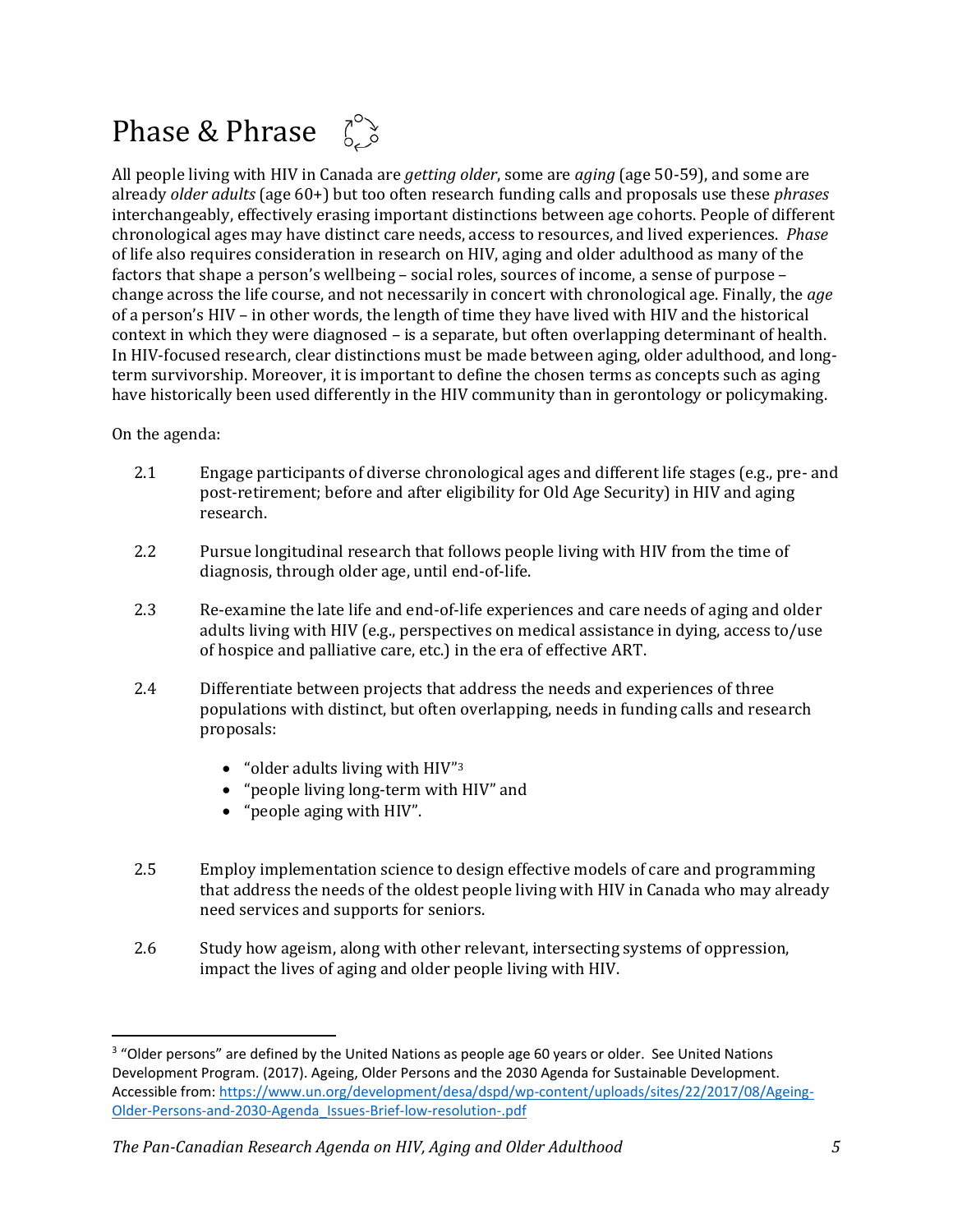### What's Working  $\mathbb{Q}$

To create the social and structural conditions needed to foster optimal wellbeing among aging and older people living with HIV in the context of an underfunded community-based HIV response and an aging Canadian population, evidence is needed. We need to illustrate what aging well with HIV 'looks like' and how it compares to aging without HIV; develop clinical and research tools to measure gaps between an individual's current and desired states of well-being; and evaluate responses that claim to effectively maintain or improve individual and community health. The *Environmental Scan* identified few in-process research projects in which assessment tools and/or models of care relevant to the needs of aging and older adults living with HIV were being developed or evaluated.

- 3.1 Validate an assessment tool to clarify personal expectations of aging well for individual people living with HIV based on individual goals and self-determined criteria for 'success'.
- 3.2 Conduct comparative research into the experience of getting older with and without HIV, using appropriately matched comparator groups, to tease out the contribution of HIV to the overall experience of aging and the resultant implications for older people living with HIV.
- 3.3 Establish community consensus about what is needed to ensure optimal aging with HIV so that public and organizational policy and care practices can be measured against this benchmark.
- 3.4 Evaluate existing HIV and aging care models to assess whether they are holistic (e.g., addressing physical, mental, emotional, sexual, financial, and other domains of wellbeing) and fully integrate preventive health strategies.
- 3.5 Evaluate patient satisfaction with clinical care among aging and older adults living with HIV.
- 3.6 Assess gaps in knowledge related to HIV and aging among health and social care providers across diverse settings, provider types, and specialities (e.g., HIV care, aging care, home and community care, long-term care, social work, nursing, medicine, rehabilitation, etc.).
- 3.7 Evaluate the effectiveness and acceptability of chronic disease management programming for aging and older people living with HIV, especially as they support managing chronic pain.
- 3.8 Assess the availability and acceptability of educational resources on sexuality and pleasure for aging and older adults living with HIV.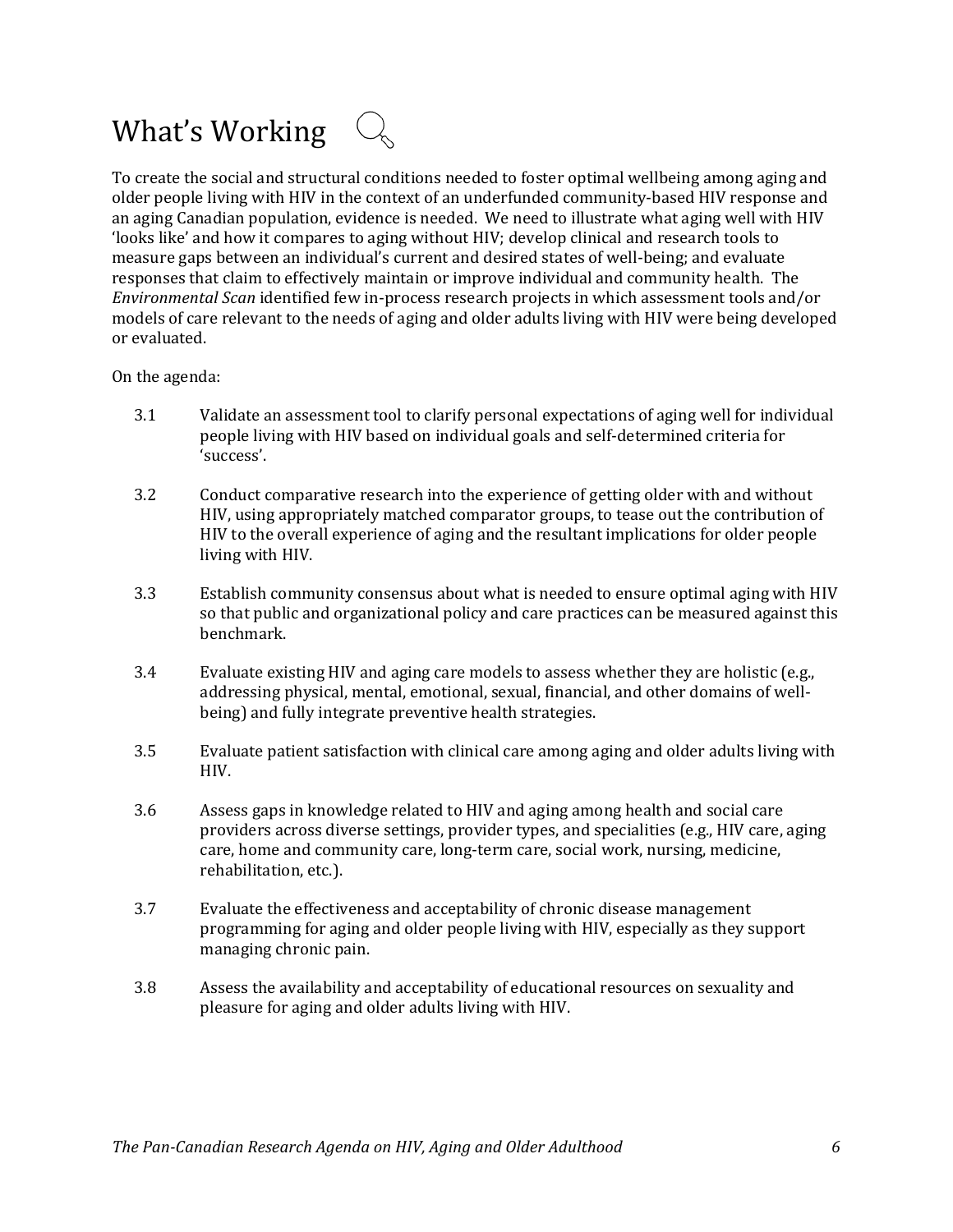## Diverse Viewpoints

Inclusivity is key to impactful research on HIV, aging and older adulthood. There are very few projects currently underway that focus on the needs of women, non-binary and trans-identifying people aging with HIV, or the experience of racialized older adults living with HIV. Bias is introduced into the research process and findings when aging and older adults living with HIV who are faring less well physically, mentally, financially, or otherwise experience barriers to engagement, both as potential research team members and research participants. Low-barrier research methods and multi-pronged approaches to research team building are needed.

- 4.1 Increase meaningful participation by aging and older adults living with HIV across the research process from conceptualization of the study to translating knowledge into practice. It's imperative that community members be involved in interpreting the findings, no matter the type of data or analysis used.
- 4.2 Design research sampling strategies that engage diverse communities of aging and older adults, both as members of the research team, and as research participants. Be attentive to intersectionality.
- 4.3 Build and strengthen community partnerships to engage aging and older adults whose perspectives are not well-represented in HIV and aging research, including:
	- Racialized communities
	- Indigenous communities
	- Women, non-binary, two-spirit, and trans- people
	- Men who identify as heterosexual
	- People living in residential care
	- People aged 70+
	- People who are not associated with a community-based HIV organization
	- People newly diagnosed with HIV
	- People who use drugs
	- People who are vulnerable to HIV
- 4.3 Consider multifaceted approaches to research team member engagement and data collection that facilitate participation in research by aging and older adults living with HIV who are home-bound, constrained for time, living outside urban centres, reliant on caregivers, experiencing mobility issues or lack technological skills.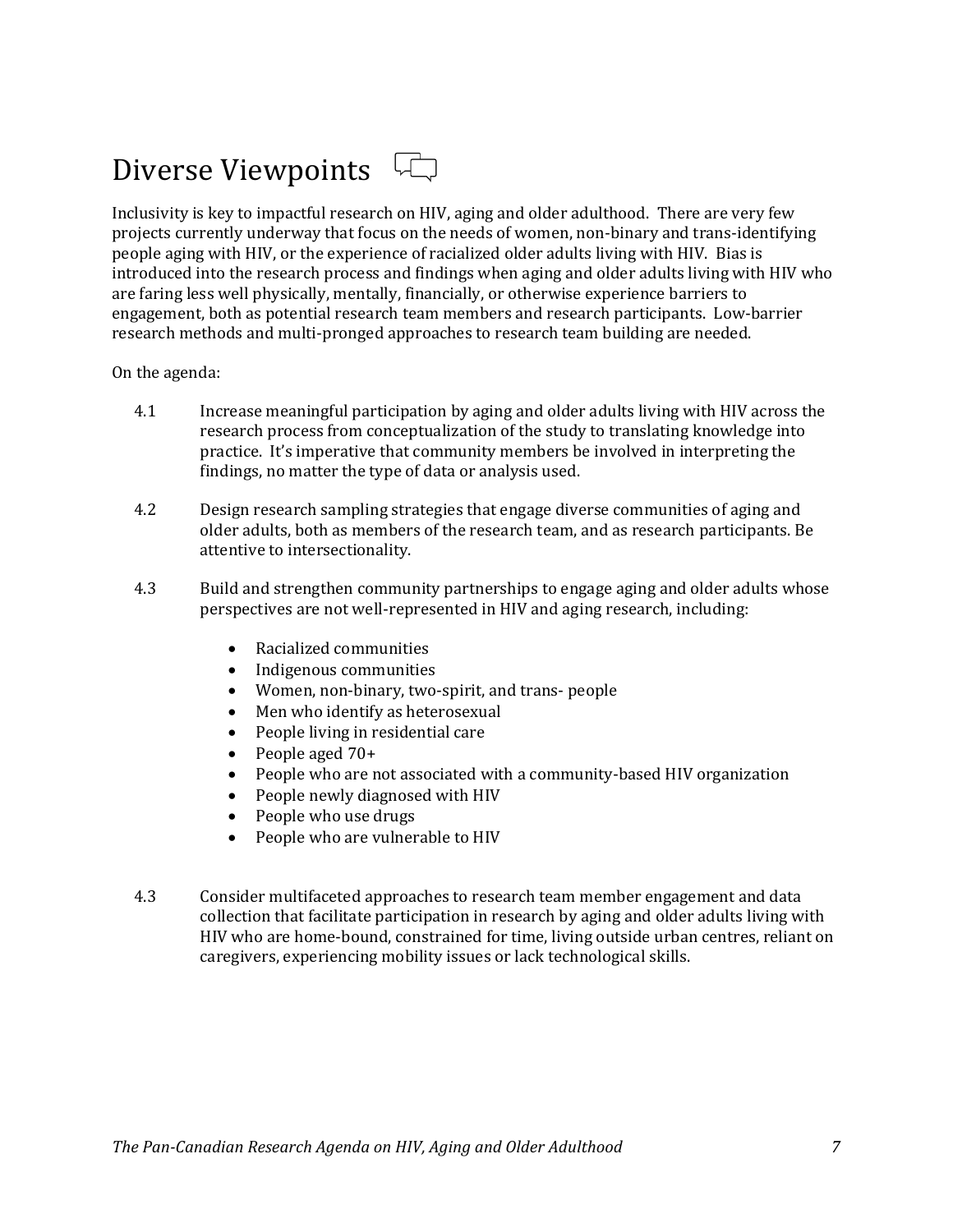# Making Connections for Change

Think Tank participants unanimously agreed that research evidence on HIV, aging and older adulthood often ends up being shelved instead of being translated into programs or practice or mobilized to change policy. Research and practice are largely funded independently leading to great demonstration projects never being scaled up. As some people living with HIV are already in their 60s, 70s and 80s, this pipeline needs to be streamlined if we hope to make changes that improve their well-being in aging. Strategic partnerships designed to leverage the expertise of, and disseminate findings among, diverse actors in the HIV/STBBI and aging sectors, including aging and older adults living with HIV, community-based service providers, clinicians, researchers, and policy makers, need to be built. Active forms of knowledge mobilization beyond simple information sharing should be prioritized.

- 5.1 Ask research questions that address urgent, unmet needs for information among aging and older people living with HIV; fill existing knowledge gaps among those who provide support and care to aging and older adults living with HIV; or generate findings with the potential to influence significant changes in policy to better the health and wellbeing of aging and older adults with HIV.
- 5.2 Plan for and produce accessible outputs that communicate research findings in plain language (e.g., storytelling, social media content, mobile apps, fact sheets, selfassessment tools, referral lists, infographics, webinars, media interviews, non-academic articles, health guides, etc.) and identify channels for dissemination that get these tools into the hands of aging and older people living with HIV, community-based service providers, and primary care physicians.
- 5.3 Engage policy experts, political actors, and other knowledge users across the research process, especially in developing research questions about HIV, aging and older adulthood. Engage research team members from both the HIV and aging sectors.
- 5.4 Conduct stakeholder analysis of HIV and STBBI policies to determine how older adults living with HIV perceive policy goals (e.g., "ending the AIDS epidemic").